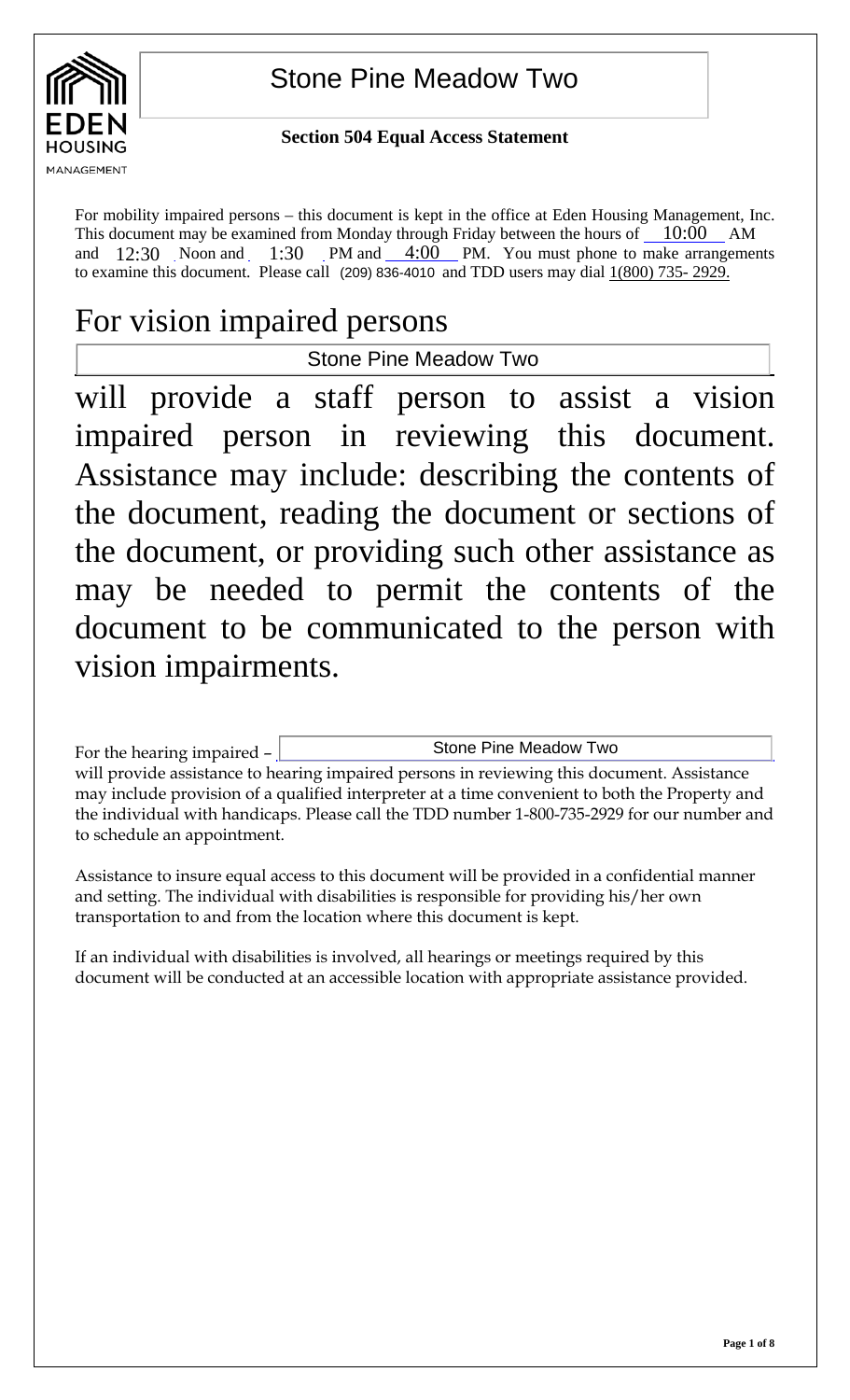# **EHMI**

## **PART I. APPLICANT/CO-APPLICANT INFORMATION**

| <b>APPLICATION FOR</b><br><b>OCCUPANCY</b>                                                                  | <b>APPLICANT</b>                                                          |                                                                                                                       |                                                                                                                                                                                                                                      |  |
|-------------------------------------------------------------------------------------------------------------|---------------------------------------------------------------------------|-----------------------------------------------------------------------------------------------------------------------|--------------------------------------------------------------------------------------------------------------------------------------------------------------------------------------------------------------------------------------|--|
|                                                                                                             |                                                                           |                                                                                                                       |                                                                                                                                                                                                                                      |  |
|                                                                                                             |                                                                           |                                                                                                                       |                                                                                                                                                                                                                                      |  |
|                                                                                                             |                                                                           |                                                                                                                       |                                                                                                                                                                                                                                      |  |
| EDEN                                                                                                        |                                                                           | City / State / Zip                                                                                                    |                                                                                                                                                                                                                                      |  |
| <b>HOUSING</b>                                                                                              |                                                                           |                                                                                                                       |                                                                                                                                                                                                                                      |  |
| MANAGEMENT                                                                                                  |                                                                           |                                                                                                                       |                                                                                                                                                                                                                                      |  |
| <b>Stone Pine</b><br>Meadow Two                                                                             |                                                                           | Telephone: Home ( ) Work ( )                                                                                          |                                                                                                                                                                                                                                      |  |
|                                                                                                             |                                                                           |                                                                                                                       | <u> 1989 - Johann Stein, fransk kampens</u>                                                                                                                                                                                          |  |
|                                                                                                             | E-mail Address:                                                           | <u> 1989 - Johann John Stone, markin fan de Amerikaansk kommunister op de Amerikaansk kommunister op de Amerikaan</u> |                                                                                                                                                                                                                                      |  |
| <b>INSTRUCTIONS</b>                                                                                         | Male<br>$\Box$ Female                                                     | <b>CO-APPLICANT INFORMATION</b>                                                                                       |                                                                                                                                                                                                                                      |  |
|                                                                                                             |                                                                           |                                                                                                                       |                                                                                                                                                                                                                                      |  |
|                                                                                                             |                                                                           |                                                                                                                       |                                                                                                                                                                                                                                      |  |
|                                                                                                             |                                                                           | Present Address Present Address                                                                                       |                                                                                                                                                                                                                                      |  |
|                                                                                                             |                                                                           | City / State / Zip                                                                                                    |                                                                                                                                                                                                                                      |  |
|                                                                                                             |                                                                           | Mailing Address (if different from above)                                                                             |                                                                                                                                                                                                                                      |  |
|                                                                                                             |                                                                           |                                                                                                                       |                                                                                                                                                                                                                                      |  |
|                                                                                                             |                                                                           | Telephone: Home () Work ()                                                                                            |                                                                                                                                                                                                                                      |  |
|                                                                                                             |                                                                           | Social Security #: Date of Birth<br>Date of Birth<br>Date of Birth<br>2014                                            |                                                                                                                                                                                                                                      |  |
|                                                                                                             |                                                                           | Relationship to Applicant                                                                                             |                                                                                                                                                                                                                                      |  |
|                                                                                                             | E-mail Address:                                                           | <u> 1989 - John Stone, amerikansk politiker (d. 1989)</u>                                                             |                                                                                                                                                                                                                                      |  |
| <b>Eden Housing</b>                                                                                         | $\Box$ Male $\Box$ Female<br><b>PART II. HOUSEHOLD MEMBER INFORMATION</b> |                                                                                                                       |                                                                                                                                                                                                                                      |  |
| Management, Inc. does<br>not discriminate based<br>on race, color, creed,                                   | <b>HOUSEHOLD MEMBER</b>                                                   |                                                                                                                       | $\Box$ Male $\Box$ Female                                                                                                                                                                                                            |  |
|                                                                                                             |                                                                           |                                                                                                                       |                                                                                                                                                                                                                                      |  |
|                                                                                                             |                                                                           | Relationship to Applicant Date of Birth                                                                               |                                                                                                                                                                                                                                      |  |
| religion, sex, national                                                                                     | Social Security #:                                                        | Now living with Applicant $\Box$ Yes $\Box$ No                                                                        |                                                                                                                                                                                                                                      |  |
| origin, age, familial<br>status, handicap,                                                                  |                                                                           |                                                                                                                       |                                                                                                                                                                                                                                      |  |
| ancestry, medical                                                                                           | <b>HOUSEHOLD MEMBER</b>                                                   | $\Box$ Male                                                                                                           | $\Box$ Female                                                                                                                                                                                                                        |  |
| condition, physical                                                                                         |                                                                           |                                                                                                                       |                                                                                                                                                                                                                                      |  |
| handicap, veteran<br>status, sexual<br>orientation, AIDS,<br><b>AIDS</b> related condition<br>(ARC), mental |                                                                           |                                                                                                                       |                                                                                                                                                                                                                                      |  |
|                                                                                                             |                                                                           | Social Security #: Now living with Applicant                                                                          | $\Box$ Yes $\Box$ No                                                                                                                                                                                                                 |  |
|                                                                                                             |                                                                           |                                                                                                                       |                                                                                                                                                                                                                                      |  |
|                                                                                                             | <b>HOUSEHOLD MEMBER</b>                                                   | $\Box$ Male                                                                                                           | $\Box$ Female                                                                                                                                                                                                                        |  |
| disability, or any other                                                                                    |                                                                           | First Name Middle Initial Last Name                                                                                   | <u> 1980 - Andrea Station, amerikansk politik (</u>                                                                                                                                                                                  |  |
| arbitrary status.                                                                                           |                                                                           |                                                                                                                       |                                                                                                                                                                                                                                      |  |
|                                                                                                             |                                                                           |                                                                                                                       | $\Box$ Yes $\Box$ No                                                                                                                                                                                                                 |  |
|                                                                                                             | <b>HOUSEHOLD MEMBER</b>                                                   | $\Box$ Male                                                                                                           | $\Box$ Female                                                                                                                                                                                                                        |  |
|                                                                                                             |                                                                           | First Name Middle Initial Last Name                                                                                   | <u>and the state of the state of the state of the state of the state of the state of the state of the state of the state of the state of the state of the state of the state of the state of the state of the state of the state</u> |  |
|                                                                                                             |                                                                           |                                                                                                                       |                                                                                                                                                                                                                                      |  |
|                                                                                                             |                                                                           | Social Security #: Now living with Applicant                                                                          | $\Box$ Yes $\Box$ No                                                                                                                                                                                                                 |  |
|                                                                                                             |                                                                           |                                                                                                                       |                                                                                                                                                                                                                                      |  |
|                                                                                                             |                                                                           |                                                                                                                       |                                                                                                                                                                                                                                      |  |



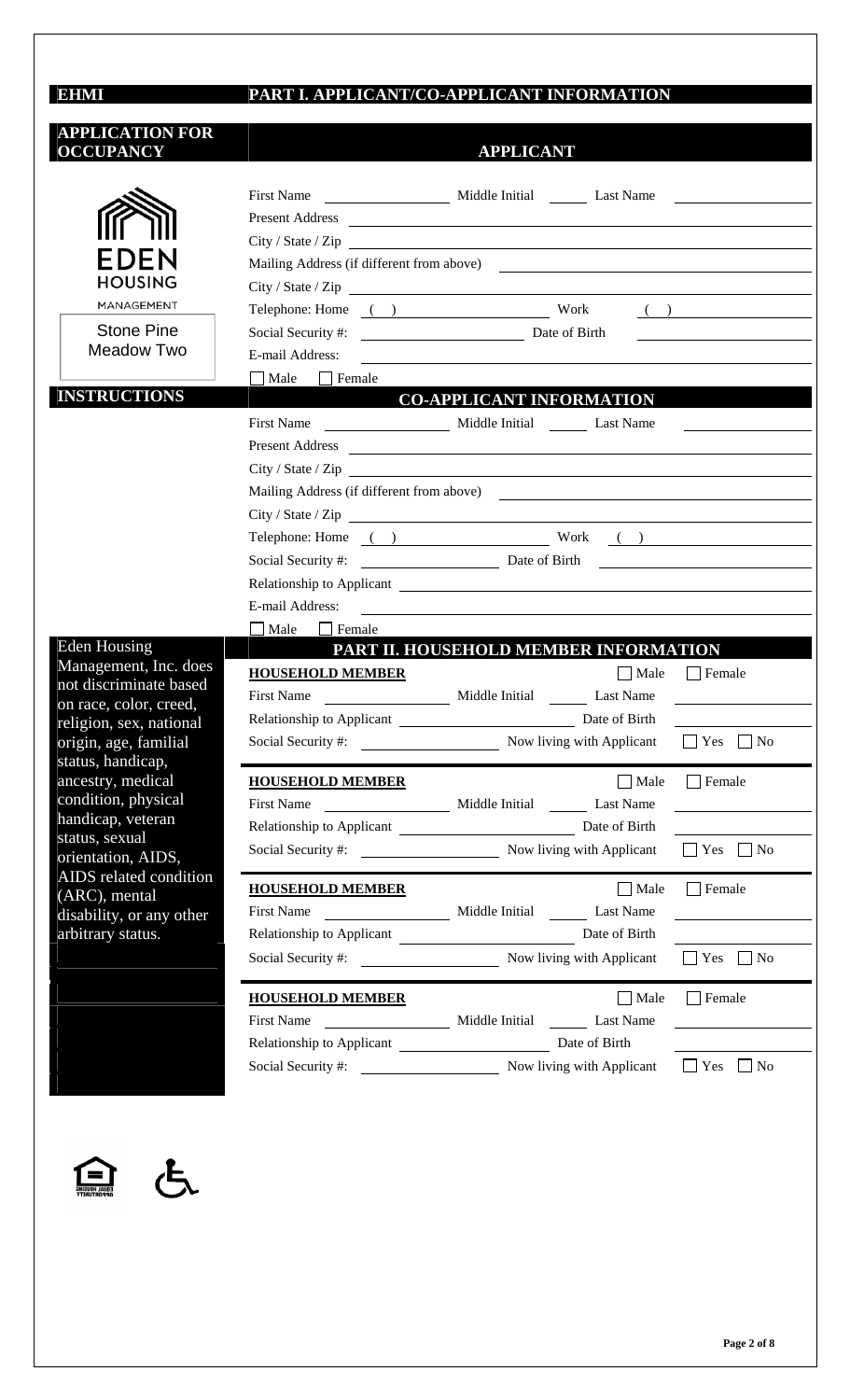#### **HOUSING INCOME** P

*Identify all income for all household members 18 years and older. This information will be used to verify household income.* 

EMPLOYMENT INCOME *List the complete name and address of employer, job title and gross earnings (before taxes).* 

#### OTHER INCOME

*This can include social security, disability, AFDC, alimony, and child support, pensions, interest and dividends, unemployment benefits, worker's compensation, regular gifts or support from family and/or friends, or any other household income. Do not list income received for foster child care and food stamps. Complete disclosure of all household income is required, regardless of source. Failure to disclose complete information may disqualify your application.* 

#### ASSETS

*Assets include checking and saving accounts, equity in real property, stocks, bonds and other forms of capital investment. Do not include automobiles or furniture. If you have no assets, write*  "none" in the space.

| ART III. INCOME INFORMATION |
|-----------------------------|
|-----------------------------|

| <b>EMPLOYMENT INCOME:</b><br>Job Title:<br>Company Name<br><b>Mailing Address</b><br>City<br>Zip<br><b>Contact Person</b><br>Telephone<br><b>Gross Monthly Earnings</b><br>\$<br>\$<br>Pay Rate<br>Based on:<br>$\Box$ hourly<br>$\Box$ weekly<br>$\blacksquare$ monthly<br>__ yearly<br>Hours worked per week (if not 40)<br>Weeks worked/year (if not 52)<br><b>OTHER INCOME:</b><br>Source<br>Claim No. (if applicable)<br>Agency<br><b>Mailing Address</b><br><b>Contact Person</b><br>Telephone<br>$\mathcal{E}$<br>Amount<br>weekly<br>]monthly<br>Income Period:<br><b>Jyearly</b><br><b>DESCRIPTION OF ASSET:</b><br>Value<br>\$<br>Name of Institution<br><b>Mailing Address</b><br>City<br>Zip<br>Account Number (if applicable)<br><b>DESCRIPTION OF ASSET:</b><br>Value<br>\$<br>Name of Institution<br>City<br><b>Mailing Address</b><br>Zip<br>Account Number (if applicable)<br><b>CO-APPLICANT:</b><br><b>EMPLOYMENT INCOME:</b><br>Job Title:<br>Company Name<br><b>Mailing Address</b><br>City<br>Zip<br><b>Contact Person</b><br>Telephone<br>$\lambda$<br>\$<br><b>Gross Monthly Earnings</b><br>Pay Rate<br>\$<br>Based on:<br>weekly<br>monthly<br>$\bigsqcup$ hourly<br><u> </u> yearly<br>Hours worked per week (if not 40)<br>Weeks worked/year (if not 52)<br><b>OTHER INCOME:</b><br>Source<br>Claim No. (if applicable)<br>Agency<br><b>Mailing Address</b><br>City<br>Zip<br><b>Contact Person</b><br>Telephone<br>\$<br>Amount<br>weekly<br>Income Period:<br>monthly<br><b>yearly</b><br><b>DESCRIPTION OF ASSET:</b><br>Value<br>\$<br>Name of Institution<br>City<br><b>Mailing Address</b><br>Zip<br>Account Number (if applicable)<br><b>DESCRIPTION OF ASSET:</b><br>Value<br>\$<br>Name of Institution<br><b>Mailing Address</b><br>City<br>Zip<br>Account Number (if applicable)<br><b>HOUSEHOLD MEMBER:</b><br>Name:<br><b>EMPLOYMENT INCOME:</b><br>Job Title:<br>Company Name<br><b>Mailing Address</b><br>City<br>Zip<br><b>Contact Person</b><br>Telephone<br>$\overline{a}$<br>$\lambda$<br>\$<br><b>Gross Monthly Earnings</b><br>\$<br>Pay Rate<br>Based on:<br>weekly<br>$\Box$ hourly<br>monthly<br><b>Jyearly</b><br>Hours worked per week (if not 40)<br>Weeks worked/year (if not 52)<br><b>OTHER INCOME:</b><br>Source<br>Claim No. (if applicable)<br>Agency<br><b>Mailing Address</b><br>City<br>Zip<br><b>Contact Person</b><br>Telephone<br>$\lambda$<br>(<br>Amount<br>S<br>weekly<br>Income Period:<br>monthly<br> yearly | <b>APPLICANT:</b> |
|-------------------------------------------------------------------------------------------------------------------------------------------------------------------------------------------------------------------------------------------------------------------------------------------------------------------------------------------------------------------------------------------------------------------------------------------------------------------------------------------------------------------------------------------------------------------------------------------------------------------------------------------------------------------------------------------------------------------------------------------------------------------------------------------------------------------------------------------------------------------------------------------------------------------------------------------------------------------------------------------------------------------------------------------------------------------------------------------------------------------------------------------------------------------------------------------------------------------------------------------------------------------------------------------------------------------------------------------------------------------------------------------------------------------------------------------------------------------------------------------------------------------------------------------------------------------------------------------------------------------------------------------------------------------------------------------------------------------------------------------------------------------------------------------------------------------------------------------------------------------------------------------------------------------------------------------------------------------------------------------------------------------------------------------------------------------------------------------------------------------------------------------------------------------------------------------------------------------------------------------------------------------------------------------------------------------------------------------------------------------------------------------------------------------------------------------------------------------------------------|-------------------|
|                                                                                                                                                                                                                                                                                                                                                                                                                                                                                                                                                                                                                                                                                                                                                                                                                                                                                                                                                                                                                                                                                                                                                                                                                                                                                                                                                                                                                                                                                                                                                                                                                                                                                                                                                                                                                                                                                                                                                                                                                                                                                                                                                                                                                                                                                                                                                                                                                                                                                     |                   |
|                                                                                                                                                                                                                                                                                                                                                                                                                                                                                                                                                                                                                                                                                                                                                                                                                                                                                                                                                                                                                                                                                                                                                                                                                                                                                                                                                                                                                                                                                                                                                                                                                                                                                                                                                                                                                                                                                                                                                                                                                                                                                                                                                                                                                                                                                                                                                                                                                                                                                     |                   |
|                                                                                                                                                                                                                                                                                                                                                                                                                                                                                                                                                                                                                                                                                                                                                                                                                                                                                                                                                                                                                                                                                                                                                                                                                                                                                                                                                                                                                                                                                                                                                                                                                                                                                                                                                                                                                                                                                                                                                                                                                                                                                                                                                                                                                                                                                                                                                                                                                                                                                     |                   |
|                                                                                                                                                                                                                                                                                                                                                                                                                                                                                                                                                                                                                                                                                                                                                                                                                                                                                                                                                                                                                                                                                                                                                                                                                                                                                                                                                                                                                                                                                                                                                                                                                                                                                                                                                                                                                                                                                                                                                                                                                                                                                                                                                                                                                                                                                                                                                                                                                                                                                     |                   |
|                                                                                                                                                                                                                                                                                                                                                                                                                                                                                                                                                                                                                                                                                                                                                                                                                                                                                                                                                                                                                                                                                                                                                                                                                                                                                                                                                                                                                                                                                                                                                                                                                                                                                                                                                                                                                                                                                                                                                                                                                                                                                                                                                                                                                                                                                                                                                                                                                                                                                     |                   |
|                                                                                                                                                                                                                                                                                                                                                                                                                                                                                                                                                                                                                                                                                                                                                                                                                                                                                                                                                                                                                                                                                                                                                                                                                                                                                                                                                                                                                                                                                                                                                                                                                                                                                                                                                                                                                                                                                                                                                                                                                                                                                                                                                                                                                                                                                                                                                                                                                                                                                     |                   |
|                                                                                                                                                                                                                                                                                                                                                                                                                                                                                                                                                                                                                                                                                                                                                                                                                                                                                                                                                                                                                                                                                                                                                                                                                                                                                                                                                                                                                                                                                                                                                                                                                                                                                                                                                                                                                                                                                                                                                                                                                                                                                                                                                                                                                                                                                                                                                                                                                                                                                     |                   |
|                                                                                                                                                                                                                                                                                                                                                                                                                                                                                                                                                                                                                                                                                                                                                                                                                                                                                                                                                                                                                                                                                                                                                                                                                                                                                                                                                                                                                                                                                                                                                                                                                                                                                                                                                                                                                                                                                                                                                                                                                                                                                                                                                                                                                                                                                                                                                                                                                                                                                     |                   |
|                                                                                                                                                                                                                                                                                                                                                                                                                                                                                                                                                                                                                                                                                                                                                                                                                                                                                                                                                                                                                                                                                                                                                                                                                                                                                                                                                                                                                                                                                                                                                                                                                                                                                                                                                                                                                                                                                                                                                                                                                                                                                                                                                                                                                                                                                                                                                                                                                                                                                     |                   |
|                                                                                                                                                                                                                                                                                                                                                                                                                                                                                                                                                                                                                                                                                                                                                                                                                                                                                                                                                                                                                                                                                                                                                                                                                                                                                                                                                                                                                                                                                                                                                                                                                                                                                                                                                                                                                                                                                                                                                                                                                                                                                                                                                                                                                                                                                                                                                                                                                                                                                     |                   |
|                                                                                                                                                                                                                                                                                                                                                                                                                                                                                                                                                                                                                                                                                                                                                                                                                                                                                                                                                                                                                                                                                                                                                                                                                                                                                                                                                                                                                                                                                                                                                                                                                                                                                                                                                                                                                                                                                                                                                                                                                                                                                                                                                                                                                                                                                                                                                                                                                                                                                     |                   |
|                                                                                                                                                                                                                                                                                                                                                                                                                                                                                                                                                                                                                                                                                                                                                                                                                                                                                                                                                                                                                                                                                                                                                                                                                                                                                                                                                                                                                                                                                                                                                                                                                                                                                                                                                                                                                                                                                                                                                                                                                                                                                                                                                                                                                                                                                                                                                                                                                                                                                     |                   |
|                                                                                                                                                                                                                                                                                                                                                                                                                                                                                                                                                                                                                                                                                                                                                                                                                                                                                                                                                                                                                                                                                                                                                                                                                                                                                                                                                                                                                                                                                                                                                                                                                                                                                                                                                                                                                                                                                                                                                                                                                                                                                                                                                                                                                                                                                                                                                                                                                                                                                     |                   |
|                                                                                                                                                                                                                                                                                                                                                                                                                                                                                                                                                                                                                                                                                                                                                                                                                                                                                                                                                                                                                                                                                                                                                                                                                                                                                                                                                                                                                                                                                                                                                                                                                                                                                                                                                                                                                                                                                                                                                                                                                                                                                                                                                                                                                                                                                                                                                                                                                                                                                     |                   |
|                                                                                                                                                                                                                                                                                                                                                                                                                                                                                                                                                                                                                                                                                                                                                                                                                                                                                                                                                                                                                                                                                                                                                                                                                                                                                                                                                                                                                                                                                                                                                                                                                                                                                                                                                                                                                                                                                                                                                                                                                                                                                                                                                                                                                                                                                                                                                                                                                                                                                     |                   |
|                                                                                                                                                                                                                                                                                                                                                                                                                                                                                                                                                                                                                                                                                                                                                                                                                                                                                                                                                                                                                                                                                                                                                                                                                                                                                                                                                                                                                                                                                                                                                                                                                                                                                                                                                                                                                                                                                                                                                                                                                                                                                                                                                                                                                                                                                                                                                                                                                                                                                     |                   |
|                                                                                                                                                                                                                                                                                                                                                                                                                                                                                                                                                                                                                                                                                                                                                                                                                                                                                                                                                                                                                                                                                                                                                                                                                                                                                                                                                                                                                                                                                                                                                                                                                                                                                                                                                                                                                                                                                                                                                                                                                                                                                                                                                                                                                                                                                                                                                                                                                                                                                     |                   |
|                                                                                                                                                                                                                                                                                                                                                                                                                                                                                                                                                                                                                                                                                                                                                                                                                                                                                                                                                                                                                                                                                                                                                                                                                                                                                                                                                                                                                                                                                                                                                                                                                                                                                                                                                                                                                                                                                                                                                                                                                                                                                                                                                                                                                                                                                                                                                                                                                                                                                     |                   |
|                                                                                                                                                                                                                                                                                                                                                                                                                                                                                                                                                                                                                                                                                                                                                                                                                                                                                                                                                                                                                                                                                                                                                                                                                                                                                                                                                                                                                                                                                                                                                                                                                                                                                                                                                                                                                                                                                                                                                                                                                                                                                                                                                                                                                                                                                                                                                                                                                                                                                     |                   |
|                                                                                                                                                                                                                                                                                                                                                                                                                                                                                                                                                                                                                                                                                                                                                                                                                                                                                                                                                                                                                                                                                                                                                                                                                                                                                                                                                                                                                                                                                                                                                                                                                                                                                                                                                                                                                                                                                                                                                                                                                                                                                                                                                                                                                                                                                                                                                                                                                                                                                     |                   |
|                                                                                                                                                                                                                                                                                                                                                                                                                                                                                                                                                                                                                                                                                                                                                                                                                                                                                                                                                                                                                                                                                                                                                                                                                                                                                                                                                                                                                                                                                                                                                                                                                                                                                                                                                                                                                                                                                                                                                                                                                                                                                                                                                                                                                                                                                                                                                                                                                                                                                     |                   |
|                                                                                                                                                                                                                                                                                                                                                                                                                                                                                                                                                                                                                                                                                                                                                                                                                                                                                                                                                                                                                                                                                                                                                                                                                                                                                                                                                                                                                                                                                                                                                                                                                                                                                                                                                                                                                                                                                                                                                                                                                                                                                                                                                                                                                                                                                                                                                                                                                                                                                     |                   |
|                                                                                                                                                                                                                                                                                                                                                                                                                                                                                                                                                                                                                                                                                                                                                                                                                                                                                                                                                                                                                                                                                                                                                                                                                                                                                                                                                                                                                                                                                                                                                                                                                                                                                                                                                                                                                                                                                                                                                                                                                                                                                                                                                                                                                                                                                                                                                                                                                                                                                     |                   |
|                                                                                                                                                                                                                                                                                                                                                                                                                                                                                                                                                                                                                                                                                                                                                                                                                                                                                                                                                                                                                                                                                                                                                                                                                                                                                                                                                                                                                                                                                                                                                                                                                                                                                                                                                                                                                                                                                                                                                                                                                                                                                                                                                                                                                                                                                                                                                                                                                                                                                     |                   |
|                                                                                                                                                                                                                                                                                                                                                                                                                                                                                                                                                                                                                                                                                                                                                                                                                                                                                                                                                                                                                                                                                                                                                                                                                                                                                                                                                                                                                                                                                                                                                                                                                                                                                                                                                                                                                                                                                                                                                                                                                                                                                                                                                                                                                                                                                                                                                                                                                                                                                     |                   |
|                                                                                                                                                                                                                                                                                                                                                                                                                                                                                                                                                                                                                                                                                                                                                                                                                                                                                                                                                                                                                                                                                                                                                                                                                                                                                                                                                                                                                                                                                                                                                                                                                                                                                                                                                                                                                                                                                                                                                                                                                                                                                                                                                                                                                                                                                                                                                                                                                                                                                     |                   |
|                                                                                                                                                                                                                                                                                                                                                                                                                                                                                                                                                                                                                                                                                                                                                                                                                                                                                                                                                                                                                                                                                                                                                                                                                                                                                                                                                                                                                                                                                                                                                                                                                                                                                                                                                                                                                                                                                                                                                                                                                                                                                                                                                                                                                                                                                                                                                                                                                                                                                     |                   |
|                                                                                                                                                                                                                                                                                                                                                                                                                                                                                                                                                                                                                                                                                                                                                                                                                                                                                                                                                                                                                                                                                                                                                                                                                                                                                                                                                                                                                                                                                                                                                                                                                                                                                                                                                                                                                                                                                                                                                                                                                                                                                                                                                                                                                                                                                                                                                                                                                                                                                     |                   |
|                                                                                                                                                                                                                                                                                                                                                                                                                                                                                                                                                                                                                                                                                                                                                                                                                                                                                                                                                                                                                                                                                                                                                                                                                                                                                                                                                                                                                                                                                                                                                                                                                                                                                                                                                                                                                                                                                                                                                                                                                                                                                                                                                                                                                                                                                                                                                                                                                                                                                     |                   |
|                                                                                                                                                                                                                                                                                                                                                                                                                                                                                                                                                                                                                                                                                                                                                                                                                                                                                                                                                                                                                                                                                                                                                                                                                                                                                                                                                                                                                                                                                                                                                                                                                                                                                                                                                                                                                                                                                                                                                                                                                                                                                                                                                                                                                                                                                                                                                                                                                                                                                     |                   |
|                                                                                                                                                                                                                                                                                                                                                                                                                                                                                                                                                                                                                                                                                                                                                                                                                                                                                                                                                                                                                                                                                                                                                                                                                                                                                                                                                                                                                                                                                                                                                                                                                                                                                                                                                                                                                                                                                                                                                                                                                                                                                                                                                                                                                                                                                                                                                                                                                                                                                     |                   |
|                                                                                                                                                                                                                                                                                                                                                                                                                                                                                                                                                                                                                                                                                                                                                                                                                                                                                                                                                                                                                                                                                                                                                                                                                                                                                                                                                                                                                                                                                                                                                                                                                                                                                                                                                                                                                                                                                                                                                                                                                                                                                                                                                                                                                                                                                                                                                                                                                                                                                     |                   |
|                                                                                                                                                                                                                                                                                                                                                                                                                                                                                                                                                                                                                                                                                                                                                                                                                                                                                                                                                                                                                                                                                                                                                                                                                                                                                                                                                                                                                                                                                                                                                                                                                                                                                                                                                                                                                                                                                                                                                                                                                                                                                                                                                                                                                                                                                                                                                                                                                                                                                     |                   |
|                                                                                                                                                                                                                                                                                                                                                                                                                                                                                                                                                                                                                                                                                                                                                                                                                                                                                                                                                                                                                                                                                                                                                                                                                                                                                                                                                                                                                                                                                                                                                                                                                                                                                                                                                                                                                                                                                                                                                                                                                                                                                                                                                                                                                                                                                                                                                                                                                                                                                     |                   |
|                                                                                                                                                                                                                                                                                                                                                                                                                                                                                                                                                                                                                                                                                                                                                                                                                                                                                                                                                                                                                                                                                                                                                                                                                                                                                                                                                                                                                                                                                                                                                                                                                                                                                                                                                                                                                                                                                                                                                                                                                                                                                                                                                                                                                                                                                                                                                                                                                                                                                     |                   |
|                                                                                                                                                                                                                                                                                                                                                                                                                                                                                                                                                                                                                                                                                                                                                                                                                                                                                                                                                                                                                                                                                                                                                                                                                                                                                                                                                                                                                                                                                                                                                                                                                                                                                                                                                                                                                                                                                                                                                                                                                                                                                                                                                                                                                                                                                                                                                                                                                                                                                     |                   |
|                                                                                                                                                                                                                                                                                                                                                                                                                                                                                                                                                                                                                                                                                                                                                                                                                                                                                                                                                                                                                                                                                                                                                                                                                                                                                                                                                                                                                                                                                                                                                                                                                                                                                                                                                                                                                                                                                                                                                                                                                                                                                                                                                                                                                                                                                                                                                                                                                                                                                     |                   |
|                                                                                                                                                                                                                                                                                                                                                                                                                                                                                                                                                                                                                                                                                                                                                                                                                                                                                                                                                                                                                                                                                                                                                                                                                                                                                                                                                                                                                                                                                                                                                                                                                                                                                                                                                                                                                                                                                                                                                                                                                                                                                                                                                                                                                                                                                                                                                                                                                                                                                     |                   |
|                                                                                                                                                                                                                                                                                                                                                                                                                                                                                                                                                                                                                                                                                                                                                                                                                                                                                                                                                                                                                                                                                                                                                                                                                                                                                                                                                                                                                                                                                                                                                                                                                                                                                                                                                                                                                                                                                                                                                                                                                                                                                                                                                                                                                                                                                                                                                                                                                                                                                     |                   |
|                                                                                                                                                                                                                                                                                                                                                                                                                                                                                                                                                                                                                                                                                                                                                                                                                                                                                                                                                                                                                                                                                                                                                                                                                                                                                                                                                                                                                                                                                                                                                                                                                                                                                                                                                                                                                                                                                                                                                                                                                                                                                                                                                                                                                                                                                                                                                                                                                                                                                     |                   |
|                                                                                                                                                                                                                                                                                                                                                                                                                                                                                                                                                                                                                                                                                                                                                                                                                                                                                                                                                                                                                                                                                                                                                                                                                                                                                                                                                                                                                                                                                                                                                                                                                                                                                                                                                                                                                                                                                                                                                                                                                                                                                                                                                                                                                                                                                                                                                                                                                                                                                     |                   |
|                                                                                                                                                                                                                                                                                                                                                                                                                                                                                                                                                                                                                                                                                                                                                                                                                                                                                                                                                                                                                                                                                                                                                                                                                                                                                                                                                                                                                                                                                                                                                                                                                                                                                                                                                                                                                                                                                                                                                                                                                                                                                                                                                                                                                                                                                                                                                                                                                                                                                     |                   |
|                                                                                                                                                                                                                                                                                                                                                                                                                                                                                                                                                                                                                                                                                                                                                                                                                                                                                                                                                                                                                                                                                                                                                                                                                                                                                                                                                                                                                                                                                                                                                                                                                                                                                                                                                                                                                                                                                                                                                                                                                                                                                                                                                                                                                                                                                                                                                                                                                                                                                     |                   |
|                                                                                                                                                                                                                                                                                                                                                                                                                                                                                                                                                                                                                                                                                                                                                                                                                                                                                                                                                                                                                                                                                                                                                                                                                                                                                                                                                                                                                                                                                                                                                                                                                                                                                                                                                                                                                                                                                                                                                                                                                                                                                                                                                                                                                                                                                                                                                                                                                                                                                     |                   |
|                                                                                                                                                                                                                                                                                                                                                                                                                                                                                                                                                                                                                                                                                                                                                                                                                                                                                                                                                                                                                                                                                                                                                                                                                                                                                                                                                                                                                                                                                                                                                                                                                                                                                                                                                                                                                                                                                                                                                                                                                                                                                                                                                                                                                                                                                                                                                                                                                                                                                     |                   |
|                                                                                                                                                                                                                                                                                                                                                                                                                                                                                                                                                                                                                                                                                                                                                                                                                                                                                                                                                                                                                                                                                                                                                                                                                                                                                                                                                                                                                                                                                                                                                                                                                                                                                                                                                                                                                                                                                                                                                                                                                                                                                                                                                                                                                                                                                                                                                                                                                                                                                     |                   |
|                                                                                                                                                                                                                                                                                                                                                                                                                                                                                                                                                                                                                                                                                                                                                                                                                                                                                                                                                                                                                                                                                                                                                                                                                                                                                                                                                                                                                                                                                                                                                                                                                                                                                                                                                                                                                                                                                                                                                                                                                                                                                                                                                                                                                                                                                                                                                                                                                                                                                     |                   |
|                                                                                                                                                                                                                                                                                                                                                                                                                                                                                                                                                                                                                                                                                                                                                                                                                                                                                                                                                                                                                                                                                                                                                                                                                                                                                                                                                                                                                                                                                                                                                                                                                                                                                                                                                                                                                                                                                                                                                                                                                                                                                                                                                                                                                                                                                                                                                                                                                                                                                     |                   |
|                                                                                                                                                                                                                                                                                                                                                                                                                                                                                                                                                                                                                                                                                                                                                                                                                                                                                                                                                                                                                                                                                                                                                                                                                                                                                                                                                                                                                                                                                                                                                                                                                                                                                                                                                                                                                                                                                                                                                                                                                                                                                                                                                                                                                                                                                                                                                                                                                                                                                     |                   |
|                                                                                                                                                                                                                                                                                                                                                                                                                                                                                                                                                                                                                                                                                                                                                                                                                                                                                                                                                                                                                                                                                                                                                                                                                                                                                                                                                                                                                                                                                                                                                                                                                                                                                                                                                                                                                                                                                                                                                                                                                                                                                                                                                                                                                                                                                                                                                                                                                                                                                     |                   |
|                                                                                                                                                                                                                                                                                                                                                                                                                                                                                                                                                                                                                                                                                                                                                                                                                                                                                                                                                                                                                                                                                                                                                                                                                                                                                                                                                                                                                                                                                                                                                                                                                                                                                                                                                                                                                                                                                                                                                                                                                                                                                                                                                                                                                                                                                                                                                                                                                                                                                     |                   |
|                                                                                                                                                                                                                                                                                                                                                                                                                                                                                                                                                                                                                                                                                                                                                                                                                                                                                                                                                                                                                                                                                                                                                                                                                                                                                                                                                                                                                                                                                                                                                                                                                                                                                                                                                                                                                                                                                                                                                                                                                                                                                                                                                                                                                                                                                                                                                                                                                                                                                     |                   |
|                                                                                                                                                                                                                                                                                                                                                                                                                                                                                                                                                                                                                                                                                                                                                                                                                                                                                                                                                                                                                                                                                                                                                                                                                                                                                                                                                                                                                                                                                                                                                                                                                                                                                                                                                                                                                                                                                                                                                                                                                                                                                                                                                                                                                                                                                                                                                                                                                                                                                     |                   |
|                                                                                                                                                                                                                                                                                                                                                                                                                                                                                                                                                                                                                                                                                                                                                                                                                                                                                                                                                                                                                                                                                                                                                                                                                                                                                                                                                                                                                                                                                                                                                                                                                                                                                                                                                                                                                                                                                                                                                                                                                                                                                                                                                                                                                                                                                                                                                                                                                                                                                     |                   |
|                                                                                                                                                                                                                                                                                                                                                                                                                                                                                                                                                                                                                                                                                                                                                                                                                                                                                                                                                                                                                                                                                                                                                                                                                                                                                                                                                                                                                                                                                                                                                                                                                                                                                                                                                                                                                                                                                                                                                                                                                                                                                                                                                                                                                                                                                                                                                                                                                                                                                     |                   |
|                                                                                                                                                                                                                                                                                                                                                                                                                                                                                                                                                                                                                                                                                                                                                                                                                                                                                                                                                                                                                                                                                                                                                                                                                                                                                                                                                                                                                                                                                                                                                                                                                                                                                                                                                                                                                                                                                                                                                                                                                                                                                                                                                                                                                                                                                                                                                                                                                                                                                     |                   |
|                                                                                                                                                                                                                                                                                                                                                                                                                                                                                                                                                                                                                                                                                                                                                                                                                                                                                                                                                                                                                                                                                                                                                                                                                                                                                                                                                                                                                                                                                                                                                                                                                                                                                                                                                                                                                                                                                                                                                                                                                                                                                                                                                                                                                                                                                                                                                                                                                                                                                     |                   |
|                                                                                                                                                                                                                                                                                                                                                                                                                                                                                                                                                                                                                                                                                                                                                                                                                                                                                                                                                                                                                                                                                                                                                                                                                                                                                                                                                                                                                                                                                                                                                                                                                                                                                                                                                                                                                                                                                                                                                                                                                                                                                                                                                                                                                                                                                                                                                                                                                                                                                     |                   |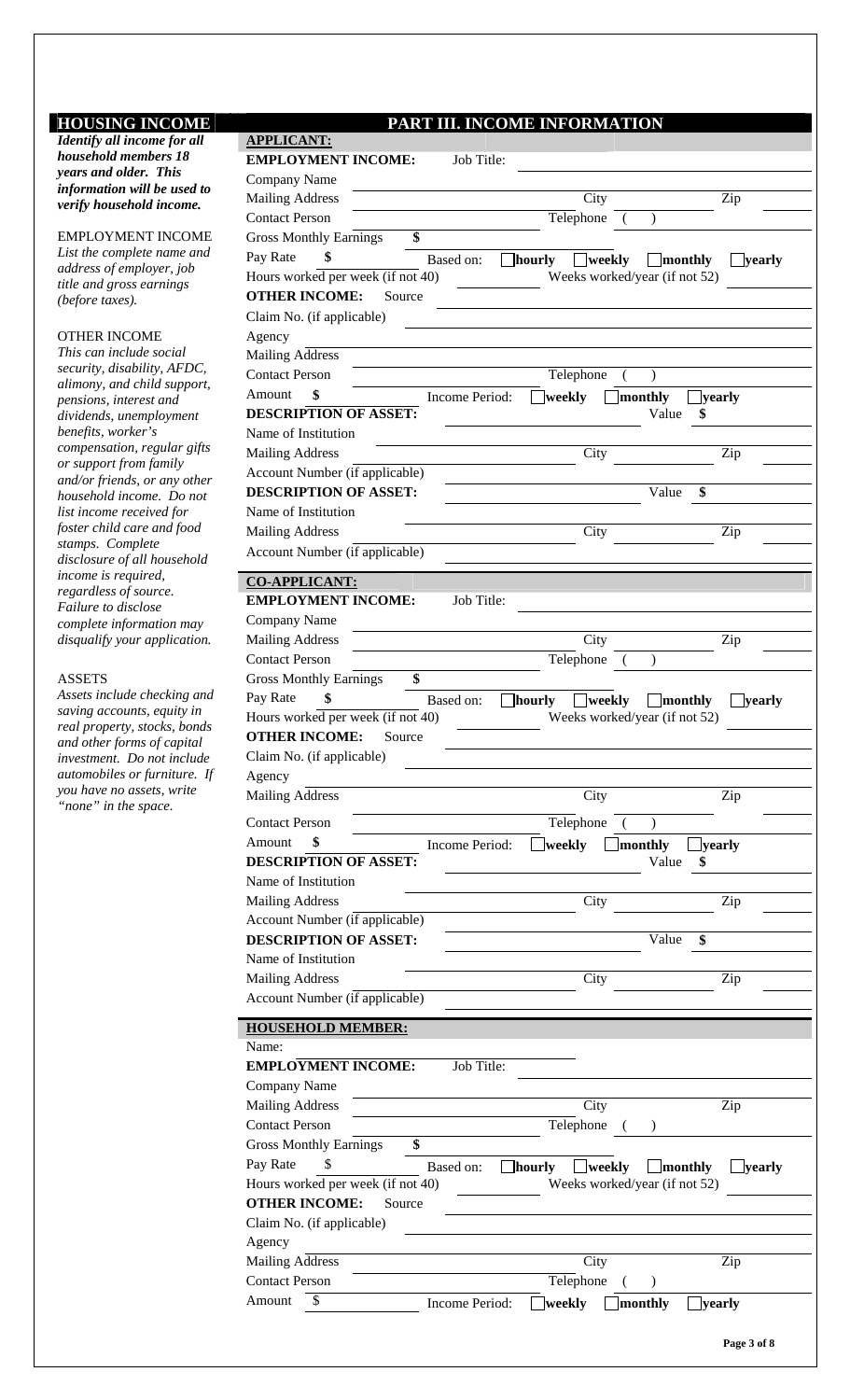#### **INCOME INFORMATION**

#### **PART III. INCOME INFORMATION (Continued)**

| <b>INFORMATION</b>                                         |                                                          |                                                                                |
|------------------------------------------------------------|----------------------------------------------------------|--------------------------------------------------------------------------------|
|                                                            | <b>DESCRIPTION OF ASSET:</b><br>Name of Institution      | \$<br>Value                                                                    |
|                                                            |                                                          | Zip                                                                            |
|                                                            | <b>Mailing Address</b><br>Account Number (if applicable) | City                                                                           |
|                                                            | <b>DESCRIPTION OF ASSET:</b>                             | Value<br>\$                                                                    |
|                                                            | Name of Institution                                      |                                                                                |
|                                                            | <b>Mailing Address</b>                                   | City<br>Zip                                                                    |
|                                                            | Account Number (if applicable)                           |                                                                                |
|                                                            |                                                          |                                                                                |
|                                                            | <b>HOUSEHOLD MEMBER:</b><br>Name:                        |                                                                                |
|                                                            | <b>EMPLOYMENT INCOME:</b>                                | Job Title:                                                                     |
|                                                            | Company Name                                             |                                                                                |
|                                                            | <b>Mailing Address</b>                                   | City<br>Zip                                                                    |
|                                                            | <b>Contact Person</b>                                    | Telephone                                                                      |
|                                                            | <b>Gross Monthly Earnings</b><br>\$                      |                                                                                |
|                                                            | Pay Rate<br>\$.                                          | Based on:<br><b>hourly</b><br>$\Box$ weekly<br>$\Box$ monthly<br>$\Box$ yearly |
|                                                            | Hours worked per week (if not 40)                        | Weeks worked/year (if not 52)                                                  |
|                                                            | <b>OTHER INCOME:</b><br>Source                           |                                                                                |
|                                                            | Claim No. (if applicable)                                |                                                                                |
|                                                            | Agency                                                   |                                                                                |
|                                                            | <b>Mailing Address</b>                                   | City<br>Zip                                                                    |
|                                                            | <b>Contact Person</b>                                    | Telephone                                                                      |
|                                                            | \$<br>Amount                                             | ]monthly<br>Income Period:<br>weekly<br><b>Jyearly</b>                         |
|                                                            | <b>DESCRIPTION OF ASSET:</b>                             | Value<br>\$                                                                    |
|                                                            | Name of Institution                                      |                                                                                |
|                                                            | <b>Mailing Address</b>                                   | Zip<br>City                                                                    |
|                                                            | Account Number (if applicable)                           |                                                                                |
|                                                            | <b>DESCRIPTION OF ASSET:</b>                             | Value<br>\$                                                                    |
|                                                            | Name of Institution                                      |                                                                                |
|                                                            | <b>Mailing Address</b>                                   | City<br>Zip                                                                    |
|                                                            | Account Number (if applicable)                           |                                                                                |
| <b>HOUSING</b>                                             |                                                          | PART IV. HOUSING REFERENCES                                                    |
| <b>REFERENCES</b>                                          |                                                          |                                                                                |
| List current and previous                                  | <b>APPLICANT:</b>                                        |                                                                                |
| landlords for the last five<br>(5) years for applicant and | <b>Current Residence:</b>                                |                                                                                |
| co-applicant. Failure to                                   | <b>Monthly Rent</b><br>\$                                | Move-In Date                                                                   |
| show complete information                                  | <b>Landlord Name</b>                                     |                                                                                |
| for the past five (5) years                                | <b>Landlord Mailing Address</b>                          |                                                                                |
| may be grounds for<br>disqualification of this             | City<br><b>State</b>                                     | Zip<br>Telephone                                                               |
| application.                                               | Is rent subsidized?<br>$\Box$ yes $\Box$ no              | If yes, what's the program name?                                               |
| <b>Initial Here:</b>                                       | Is landlord a relative?<br>$\Box$ yes                    | no                                                                             |
| Co-Applicant<br><b>Applicant</b>                           | <b>Previous Address:</b>                                 |                                                                                |
|                                                            | City<br><b>State</b>                                     | Apt#<br>Zip                                                                    |
|                                                            | \$<br><b>Monthly Rent</b>                                | Move-In Date                                                                   |
|                                                            | <b>Landlord Name</b>                                     |                                                                                |
|                                                            | <b>Landlord Mailing Address</b>                          |                                                                                |
|                                                            | City<br>State                                            | Zip<br>Telephone                                                               |
|                                                            | Is rent subsidized?<br> no<br><b>ves</b>                 | If yes, what's the program name?                                               |
|                                                            | Is landlord a relative?<br>$\Box$ yes $\Box$ no          |                                                                                |
|                                                            | <b>Previous Address:</b>                                 |                                                                                |
|                                                            | State<br>City                                            | Apt#<br>Zip                                                                    |
|                                                            | <b>Monthly Rent</b><br>\$                                | Move-In Date                                                                   |
|                                                            | <b>Landlord Name</b>                                     |                                                                                |
|                                                            | <b>Landlord Mailing Address</b>                          |                                                                                |
|                                                            | City<br>State                                            | Zip<br>Telephone                                                               |
|                                                            | Is rent subsidized?                                      |                                                                                |
|                                                            | lno<br><b>ves</b><br>Is landlord a relative?             |                                                                                |
|                                                            | $\rightharpoonup$ yes $\rightharpoonup$ no               |                                                                                |
|                                                            | <b>USE ADDITIONAL SHEETS IF NECESSARY.</b>               |                                                                                |
|                                                            |                                                          |                                                                                |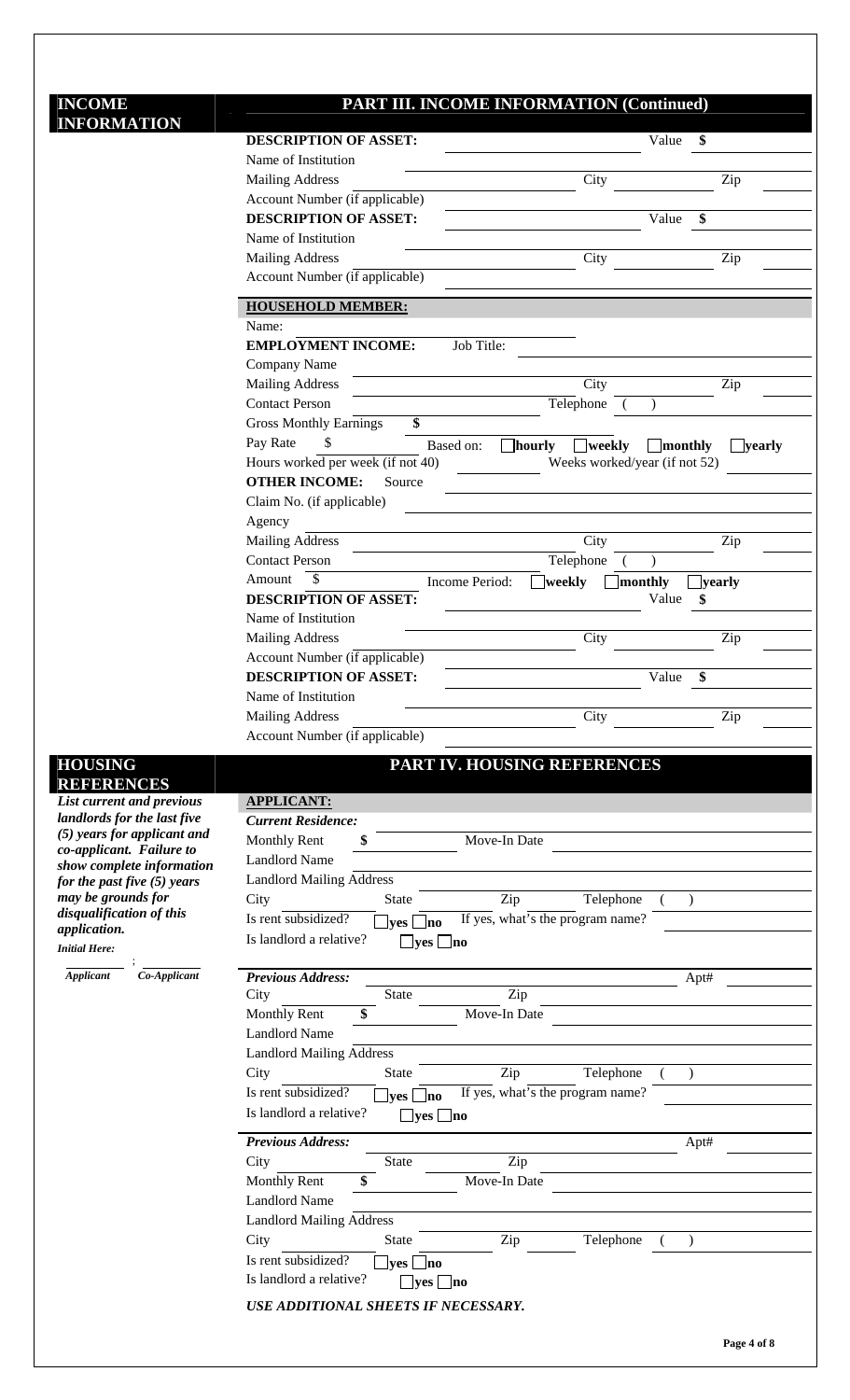#### **HOUSING REFERENCES**

### **PART IV. HOUSING REFERENCES (Continued)**

| <b>REFERENCES</b>                                        | <b>UDITO</b><br><b>ALL LADI (CD)</b> (Continueu)                                                                                                |  |  |  |
|----------------------------------------------------------|-------------------------------------------------------------------------------------------------------------------------------------------------|--|--|--|
|                                                          | <b>CO-APPLICANT:</b>                                                                                                                            |  |  |  |
|                                                          | <b>Current Residence:</b>                                                                                                                       |  |  |  |
|                                                          | Monthly Rent<br>Move-In Date<br>\$                                                                                                              |  |  |  |
|                                                          | <b>Landlord Name</b>                                                                                                                            |  |  |  |
|                                                          | <b>Landlord Mailing Address</b>                                                                                                                 |  |  |  |
|                                                          | Zip<br>Telephone<br>City<br><b>State</b>                                                                                                        |  |  |  |
|                                                          | Is rent subsidized?<br>If yes, what's the program name?<br><b>ves</b><br> no                                                                    |  |  |  |
|                                                          | Is landlord a relative?<br>$\Box$ yes $\Box$ no                                                                                                 |  |  |  |
|                                                          | <b>Previous Address:</b><br>Apt#                                                                                                                |  |  |  |
|                                                          | Zip<br>City<br>State                                                                                                                            |  |  |  |
|                                                          | Monthly Rent<br>Move-In Date<br>\$                                                                                                              |  |  |  |
|                                                          | <b>Landlord Name</b>                                                                                                                            |  |  |  |
|                                                          |                                                                                                                                                 |  |  |  |
|                                                          | <b>Landlord Mailing Address</b>                                                                                                                 |  |  |  |
|                                                          | Zip<br>Telephone<br>City<br>State                                                                                                               |  |  |  |
|                                                          | Is rent subsidized?<br>$\rule{1em}{0.15mm}$ yes $\rule{1.5mm}{0.15mm}$ no                                                                       |  |  |  |
|                                                          | Is landlord a relative?<br>$\rvert$ yes $\rvert$ no                                                                                             |  |  |  |
|                                                          | <b>Previous Address:</b><br>Apt#                                                                                                                |  |  |  |
|                                                          | City<br>Zip<br>State                                                                                                                            |  |  |  |
|                                                          | Monthly Rent<br>\$<br>Move-In Date                                                                                                              |  |  |  |
|                                                          | <b>Landlord Name</b>                                                                                                                            |  |  |  |
|                                                          | <b>Landlord Mailing Address</b>                                                                                                                 |  |  |  |
|                                                          | Zip<br>City<br><b>State</b><br>Telephone                                                                                                        |  |  |  |
|                                                          | Is rent subsidized?<br>$\vert$ yes $\vert$ no                                                                                                   |  |  |  |
|                                                          | Is landlord a relative?<br>$\Box$ yes $\Box$ no                                                                                                 |  |  |  |
|                                                          | USE ADDITIONAL SHEETS IF NECESSARY.                                                                                                             |  |  |  |
|                                                          |                                                                                                                                                 |  |  |  |
| <b>PRIOR EVICTION</b><br>You will be required to         | <b>PRIOR EVICTION</b><br>Have you or anyone in your household ever been evicted from any residence for any reason, has                          |  |  |  |
| sign the proper                                          | your residency/tenancy or government assistance in a subsidized housing program ever been                                                       |  |  |  |
| authorizations for                                       | terminated for fraud, non-payment or rent, failure to comply with re-certification procedures, or any                                           |  |  |  |
| verification of income,                                  | type of criminal activity?                                                                                                                      |  |  |  |
| assets, credit, criminal and                             |                                                                                                                                                 |  |  |  |
| prior landlord history. A<br>credit check and check of   | Applicant:<br>$\Box$ yes $\Box$ no                                                                                                              |  |  |  |
| court records on evictions                               | If yes, when?<br>Why?                                                                                                                           |  |  |  |
| will be completed as part                                | Co-Applicant:<br>$\Box$ yes $\Box$ no                                                                                                           |  |  |  |
| of this application.                                     | If yes, when?<br>Why?                                                                                                                           |  |  |  |
| <b>Failure to disclose</b>                               | <b>Household Member:</b><br>$\Box$ yes $\Box$ no                                                                                                |  |  |  |
| information for any person<br>listed on this application | If yes, when?<br>Why?                                                                                                                           |  |  |  |
| may result in the                                        | <b>Household Member:</b><br>$\Box$ yes $\Box$ no                                                                                                |  |  |  |
| disqualification of this                                 | If yes, when?<br>Why?                                                                                                                           |  |  |  |
| application.                                             |                                                                                                                                                 |  |  |  |
| <b>Initial Here:</b>                                     |                                                                                                                                                 |  |  |  |
| $Co-Applicant$<br><b>Applicant</b>                       | PART V. ADDITIONAL INFORMATION                                                                                                                  |  |  |  |
|                                                          | How did you find out about this property?                                                                                                       |  |  |  |
|                                                          |                                                                                                                                                 |  |  |  |
|                                                          | Are you an employee of Eden Housing?                                                                                                            |  |  |  |
|                                                          | $\Box$ yes $\Box$ no<br>If yes, list position and location of employment:                                                                       |  |  |  |
|                                                          |                                                                                                                                                 |  |  |  |
|                                                          | Are you a relative of an Eden Housing employee?<br>$\Box$ yes $\Box$ no                                                                         |  |  |  |
|                                                          | If yes, what is your relative's name?                                                                                                           |  |  |  |
|                                                          |                                                                                                                                                 |  |  |  |
|                                                          | Is there a care attendant who will be residing in the unit?<br>$\Box$ yes $\Box$ no                                                             |  |  |  |
|                                                          | If yes, please provide name:                                                                                                                    |  |  |  |
|                                                          |                                                                                                                                                 |  |  |  |
|                                                          | Have you or any other household member disposed of any assets within the last 2 years for less than<br>fair market value? $\Box$ yes $\Box$ no  |  |  |  |
|                                                          |                                                                                                                                                 |  |  |  |
|                                                          | Have you or any household member been arrested or convicted for drunk and disorderly behavior?                                                  |  |  |  |
|                                                          | $\Box$ yes $\Box$ no                                                                                                                            |  |  |  |
|                                                          | If yes, please explain:<br><u> 1980 - Andrea Barbara, poeta esperanto-poeta esperanto-poeta esperanto-poeta esperanto-poeta esperanto-poeta</u> |  |  |  |
|                                                          |                                                                                                                                                 |  |  |  |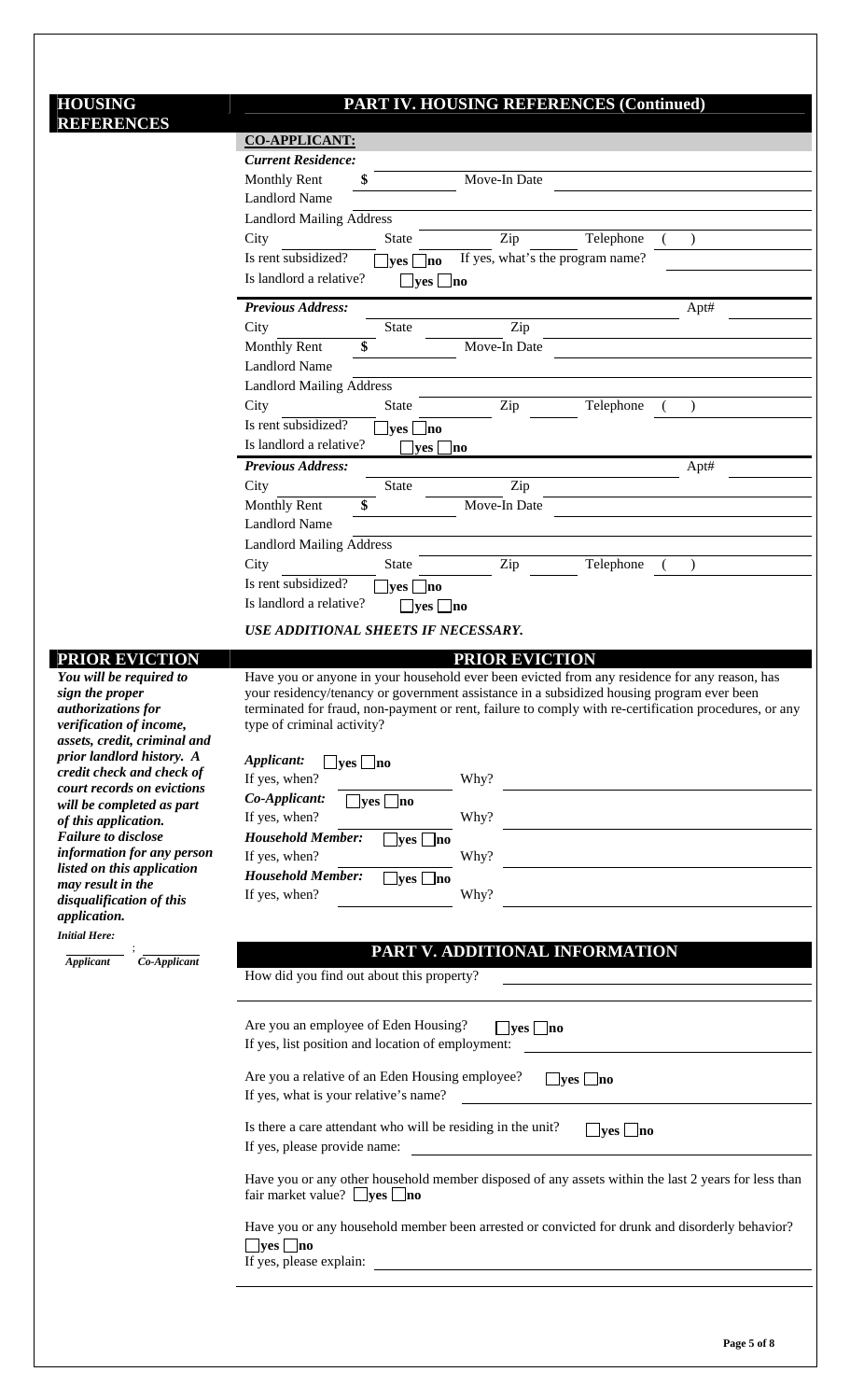|                                       | PART V. ADDITIONAL INFORMATION (Continued)<br>Do you or any other household member currently use any illegal drug or other illegal controlled                                                                                                                                                                                                                                                                                                                                                                                                                                                                                                                                                                                                                                                                                                                                                                                                                                                                                                                                                                                                                                                                                                                                                                                                                                                                                                                                                                                                                                                                                                                                                                                                                                                                                                                                                                                                                                                                                                                                                                                     |
|---------------------------------------|-----------------------------------------------------------------------------------------------------------------------------------------------------------------------------------------------------------------------------------------------------------------------------------------------------------------------------------------------------------------------------------------------------------------------------------------------------------------------------------------------------------------------------------------------------------------------------------------------------------------------------------------------------------------------------------------------------------------------------------------------------------------------------------------------------------------------------------------------------------------------------------------------------------------------------------------------------------------------------------------------------------------------------------------------------------------------------------------------------------------------------------------------------------------------------------------------------------------------------------------------------------------------------------------------------------------------------------------------------------------------------------------------------------------------------------------------------------------------------------------------------------------------------------------------------------------------------------------------------------------------------------------------------------------------------------------------------------------------------------------------------------------------------------------------------------------------------------------------------------------------------------------------------------------------------------------------------------------------------------------------------------------------------------------------------------------------------------------------------------------------------------|
|                                       | substance?<br>If yes, please explain:<br>$\Box$ yes $\Box$ no                                                                                                                                                                                                                                                                                                                                                                                                                                                                                                                                                                                                                                                                                                                                                                                                                                                                                                                                                                                                                                                                                                                                                                                                                                                                                                                                                                                                                                                                                                                                                                                                                                                                                                                                                                                                                                                                                                                                                                                                                                                                     |
|                                       | Are you currently or have you ever used a controlled substance without benefit of a prescription?<br>If yes, please explain:<br>$\Box$ yes $\Box$ no                                                                                                                                                                                                                                                                                                                                                                                                                                                                                                                                                                                                                                                                                                                                                                                                                                                                                                                                                                                                                                                                                                                                                                                                                                                                                                                                                                                                                                                                                                                                                                                                                                                                                                                                                                                                                                                                                                                                                                              |
|                                       | Have you successfully completed an approved supervised drug rehabilitation program?<br>If yes, please explain:<br>$\Box$ yes $\Box$ no                                                                                                                                                                                                                                                                                                                                                                                                                                                                                                                                                                                                                                                                                                                                                                                                                                                                                                                                                                                                                                                                                                                                                                                                                                                                                                                                                                                                                                                                                                                                                                                                                                                                                                                                                                                                                                                                                                                                                                                            |
|                                       | Have you or any household member ever been arrested? $\Box$ yes $\Box$ no<br>Have the conditions that led to your arrest changed? $\Box$ <b>yes</b> $\Box$ <b>no</b> If yes, please explain:                                                                                                                                                                                                                                                                                                                                                                                                                                                                                                                                                                                                                                                                                                                                                                                                                                                                                                                                                                                                                                                                                                                                                                                                                                                                                                                                                                                                                                                                                                                                                                                                                                                                                                                                                                                                                                                                                                                                      |
|                                       | If you were previously denied housing because of a household member's criminal activity and you<br>claim that your household is no longer involved in criminal activity, please be prepared to provide<br>proof of this at your interview.                                                                                                                                                                                                                                                                                                                                                                                                                                                                                                                                                                                                                                                                                                                                                                                                                                                                                                                                                                                                                                                                                                                                                                                                                                                                                                                                                                                                                                                                                                                                                                                                                                                                                                                                                                                                                                                                                        |
|                                       | Are you or any household member required to register as a sex offender in any state?<br>If yes, list state and county of registration:<br>$\Box$ yes $\Box$ no                                                                                                                                                                                                                                                                                                                                                                                                                                                                                                                                                                                                                                                                                                                                                                                                                                                                                                                                                                                                                                                                                                                                                                                                                                                                                                                                                                                                                                                                                                                                                                                                                                                                                                                                                                                                                                                                                                                                                                    |
|                                       | List all states and counties in which you and all adult household members have lived since the age<br>of 18:                                                                                                                                                                                                                                                                                                                                                                                                                                                                                                                                                                                                                                                                                                                                                                                                                                                                                                                                                                                                                                                                                                                                                                                                                                                                                                                                                                                                                                                                                                                                                                                                                                                                                                                                                                                                                                                                                                                                                                                                                      |
|                                       |                                                                                                                                                                                                                                                                                                                                                                                                                                                                                                                                                                                                                                                                                                                                                                                                                                                                                                                                                                                                                                                                                                                                                                                                                                                                                                                                                                                                                                                                                                                                                                                                                                                                                                                                                                                                                                                                                                                                                                                                                                                                                                                                   |
| <b>CERTIFICATION</b>                  | USE ADDITIONAL SHEETS IF NECESSARY.<br>PART VII. CERTIFICATION                                                                                                                                                                                                                                                                                                                                                                                                                                                                                                                                                                                                                                                                                                                                                                                                                                                                                                                                                                                                                                                                                                                                                                                                                                                                                                                                                                                                                                                                                                                                                                                                                                                                                                                                                                                                                                                                                                                                                                                                                                                                    |
|                                       | 1. If my/our application is approved and move-in occurs, we certify that only those persons listed in<br>this application will occupy the apartment; that we will maintain no other place of residence, and<br>that there are no other persons for whom we have or expect to have responsibility for providing<br>housing.<br>2. I/we understand that the above information is being collected to determine my/our eligibility for<br>residency. I/we authorize the owner, its agents and employees to make any and all inquiries to<br>verify this information either directly or through information exchanged now or later with rental,<br>or credit screening services, or law enforcement or other public agencies, and to contract<br>previous or current landlords or other sources for credit and/or verification information which<br>may be released by appropriate federal, state, local agencies, or private persons to the<br>management.<br>3. I/we authorize the owner, its agents and employees to obtain one or more consumer reports as<br>defined in the Fair Credit Reporting Act, 15 U.S.C. Section 1681a(d), seeking information on our<br>creditworthiness, credit standing, credit capacity, character, general reputation, personal<br>characteristics, or mode of living.<br>4. I/we authorize the owner, its agents and employees to obtain information about my/our<br>background to see if there is any criminal history, including arrests or convictions which may<br>affect me/us from moving onto the property, in compliance with our tenant selection criterion.<br>5. I/we certify that the statements made in this application are true and complete to the best of<br>my/our knowledge and belief.<br>6. I/we understand that false statements or information will deem me/us ineligible, or if move in has<br>occurred terminate the rental agreement.<br>7. I/we understand we must provide written notification of any changes to the information on this<br>form.<br>I/we understand the project will acknowledge this application by mail.<br>8.<br><b>Applicant signature</b><br>Date |
|                                       | <b>Co-Applicant signature</b><br>Date                                                                                                                                                                                                                                                                                                                                                                                                                                                                                                                                                                                                                                                                                                                                                                                                                                                                                                                                                                                                                                                                                                                                                                                                                                                                                                                                                                                                                                                                                                                                                                                                                                                                                                                                                                                                                                                                                                                                                                                                                                                                                             |
| <b>OPTIONAL</b><br><b>INFORMATION</b> | PART VIII. OPTIONAL INFORMATION                                                                                                                                                                                                                                                                                                                                                                                                                                                                                                                                                                                                                                                                                                                                                                                                                                                                                                                                                                                                                                                                                                                                                                                                                                                                                                                                                                                                                                                                                                                                                                                                                                                                                                                                                                                                                                                                                                                                                                                                                                                                                                   |
|                                       | Eden Housing Management, Inc. requests your cooperation in reporting the ethnicity of residents in<br>order for management to determine if this project is meeting its goals to serve all ethnic groups.<br>This information is strictly voluntary on your part. Please check the one category which best<br>describes your race/ethnicity.                                                                                                                                                                                                                                                                                                                                                                                                                                                                                                                                                                                                                                                                                                                                                                                                                                                                                                                                                                                                                                                                                                                                                                                                                                                                                                                                                                                                                                                                                                                                                                                                                                                                                                                                                                                       |
|                                       | Alaskan Native/American Indian<br>Pacific Islander/Asian<br>Hispanic<br>African American<br>White<br>Other (please specify):                                                                                                                                                                                                                                                                                                                                                                                                                                                                                                                                                                                                                                                                                                                                                                                                                                                                                                                                                                                                                                                                                                                                                                                                                                                                                                                                                                                                                                                                                                                                                                                                                                                                                                                                                                                                                                                                                                                                                                                                      |
|                                       |                                                                                                                                                                                                                                                                                                                                                                                                                                                                                                                                                                                                                                                                                                                                                                                                                                                                                                                                                                                                                                                                                                                                                                                                                                                                                                                                                                                                                                                                                                                                                                                                                                                                                                                                                                                                                                                                                                                                                                                                                                                                                                                                   |

ヿ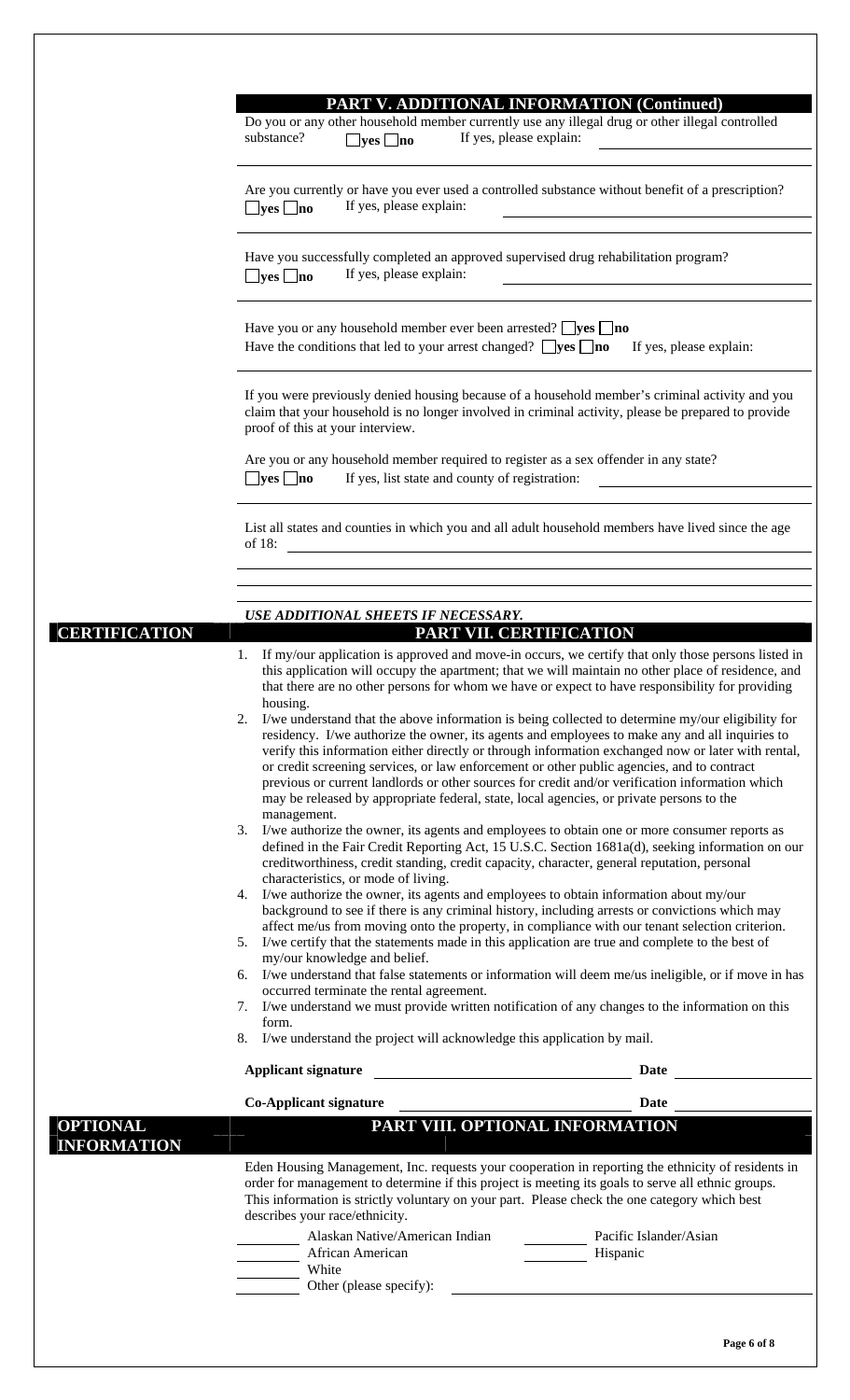## **Notice to All Applicants**

### **Options for Applicants with Disabilities or Handicaps**

This property is owned by Eden Housing. We provide low rent housing to individuals and families. We are not permitted to discriminate against applicants on the basis of their race, color, religion, sex, age, national origin, familial status, disability or handicap. In addition, we have a legal obligation to provide "reasonable accommodation" to applicants if they or any family members have a disability or handicap. Compliance actions may include reasonable accommodation as well as structural modifications to the unit or premises.

A reasonable accommodation is some modification or change that we can make to the policies or procedures that will assist an otherwise eligible applicant with a disability to take advantage of the program. Examples of reasonable accommodation and structural modification include:

- Making alterations to a unit so it could be used by a family member with a wheelchair;
- Installing strobe type flashing light smoke detectors in an apartment for a family with a hearing impaired member;
- Making large type documents or a reader available to a vision impaired applicant during the application process;
- Permitting an outside agency to assist an applicant with a disability to meet the property's screening criteria.

An applicant that has a family member with a disability must still be able to meet the essential obligations of tenancy. They must be able to pay rent, care for their apartments, report required information to the owner, avoid disturbing neighbors, etc., but there is no requirement that they be able to do these things without assistance.

If you or a member of your household have a disability or handicap and think you might need or want a reasonable accommodation, you may request it at any time in the application process or after admission. This is up to you. If you would prefer not to discuss your situation with management, that is your right.

| <b>Explained by:</b> |                                     |      |
|----------------------|-------------------------------------|------|
|                      | <b>Eden Housing Signature</b>       | Date |
| <b>Received by:</b>  |                                     |      |
|                      | <b>Applicant/Resident Signature</b> | Date |
|                      |                                     |      |
|                      | Co-Applicant/Resident Signature     | Date |